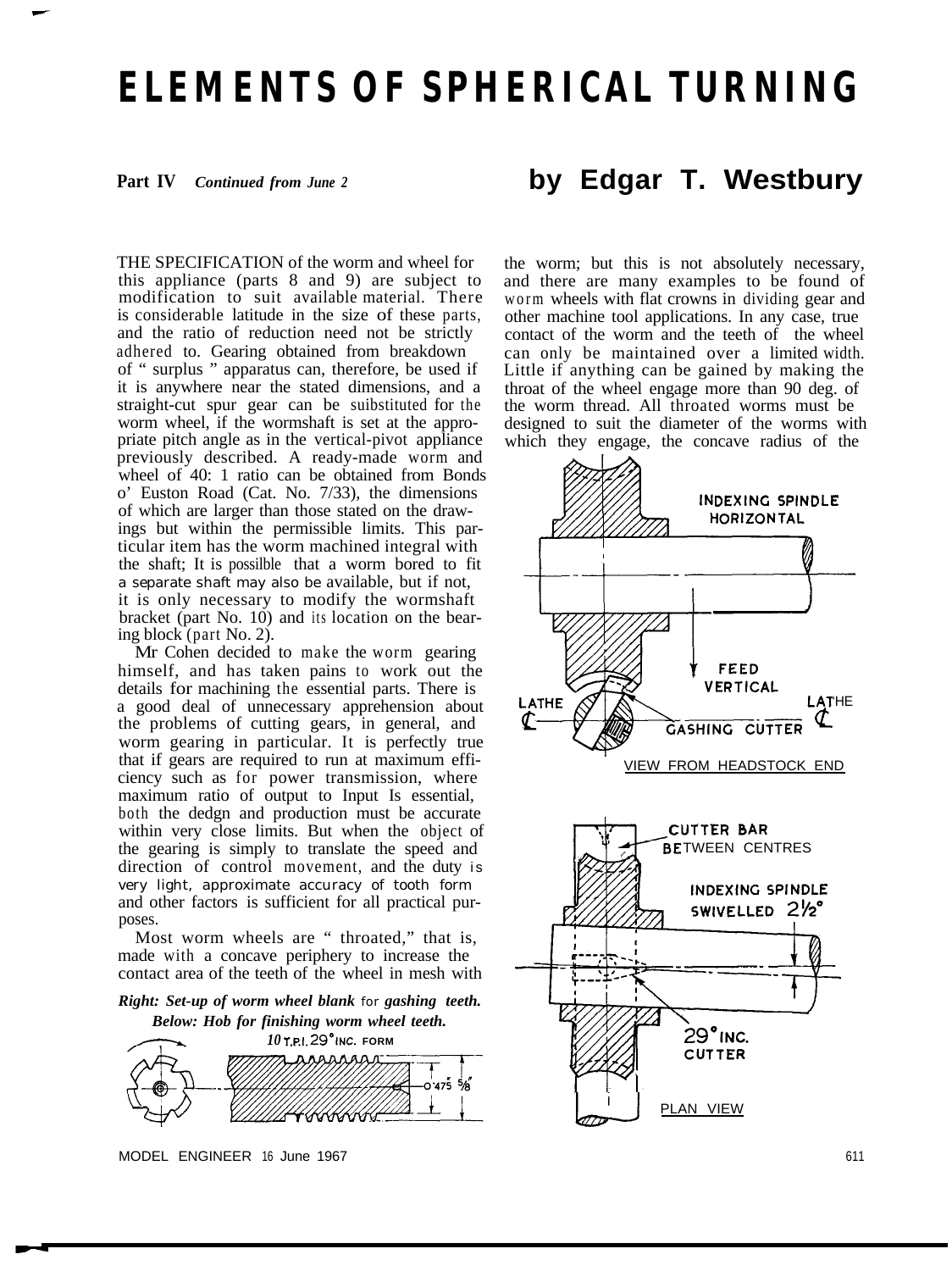

*Mr Cohen's spherical turning appliance. Note tke worm gear.*

throat being equal to .that of the root of the worm thread, plus clearance allowance. If the teeth are cut by a hobbing operation, the throat can be left slightly oversize, as the hob will produce the exact contour required.

It is generally advisable to make the worm first, as it can be used as a gauge for meshing with the wheel. The specified pitch is 0.098, and as the worm has a single start, this is also the " lead," at which the thread is cut. The nearest approximation to this which can be cut on a normal screwcutting lathe is 10 t.p.i., which is close enough for this purpose. A narrow gashing tool may be used for cutting the thread nearly to its full depth, but a carefully ground form tool with sides at an included angle of 29 deg., and a width of 0.031 in. at the tip is required. A narrower tool may be used if after cutting to full depth, the sides of the threads are shaved to produce the width by adjustment of the top-slide. The operation will be facilitated if a material of good machining quality is used, and ample lubrication by cutting oil or soluble emulsion is supplied.

Having turned the worm wheel blank to external dimensions, it should be mounted on a mandrel for cutting the teeth. There are various divergent opinions on now this can best be done with limited equipment; It is often said that worm gears can quite easily be cut by using an ordinary screw tap as a hob running in the lathe and mounting the blank to turn freely on a vertical spindle at centre height. When fed into cutting contact with the tap, the blank will rotate at its natural rate, and cut the teeth progressively to the required depth-at least that is the theory, and it is sometimes known to work, on worm 'wheels in which neither the pitch accuracy nor the number of teeth are of very great importance.

I do not recommend attempting to cut the teeth in this worm wheel by the above method for these reasons: first it is not generally possible to engage the hob to full depth and, therefore, it *will* start cutting on a larger diameter than the designed pitch circle. As a result, rotation of the blank at its natural rate will tend to produce a larger number of teeth than required, and not necessarily an *exact* number, so that there is a risk of double-tracking or uneven indexing of the teeth. The use of an ordinary screw tap of Whitworth or similar thread form will produce teeth of excessively wide pressure angle, though this may be acceptable for some light duties. But the wide fluting of a standard tap may cause their threads to lose contact with those of the blank for parts of the revolution, giving still further cause for mis-tracking or mutilation of the teeth.

In my experience, and in that of Mr Cohen, the best way of cutting the teeth of worm gears, in the absence of proper gear hobbing machinery, is first to gash the teeth to near finished depth by individual indexing, and then finish them by freely floating the blank against a hob of the same diameter, tooth form and pitch as that of the worm to be used. The hob may therefore, be cut at the same setting as the worm, preferably in tool steel which can be hardened and tempered, though mild steel hobs, case-hardened, have been successfully used for finishing one or two worm wheels.

The teeth of the hob, up to about six in number, may be milled or filed, with the cutting faces as near radial as possible. They should be kept fairly narrow, but a little in excess of the thread depth; it is not necessary to space them evenly. Backing-off is hardly possible but a little easingoff of the crests of the threads, by honing, is helpful, and the cutting faces should be honed keen with a slip stone.

In order to set up the blank for gashing the teeth, some form of indexing device is required, but this can be of a simple or even primitive nature, such as a spindle on one end of which the blank can be mounted, and a division plate or a 40-tooth change wheel on the other. A detent or latch to lock this in the required positions is necessary, and the bearing for the spindle may be in the form of a block mounted horizontally on a vertical slide. A single point cutter, fitted to a cutter bar bebween centres, may be used for the gashing operation; its form may be approximately the same as that used for screwcutting the worm, and the depth of cut, applied by the vertical feed, about 1/16 in. The spindle needs to be set with its